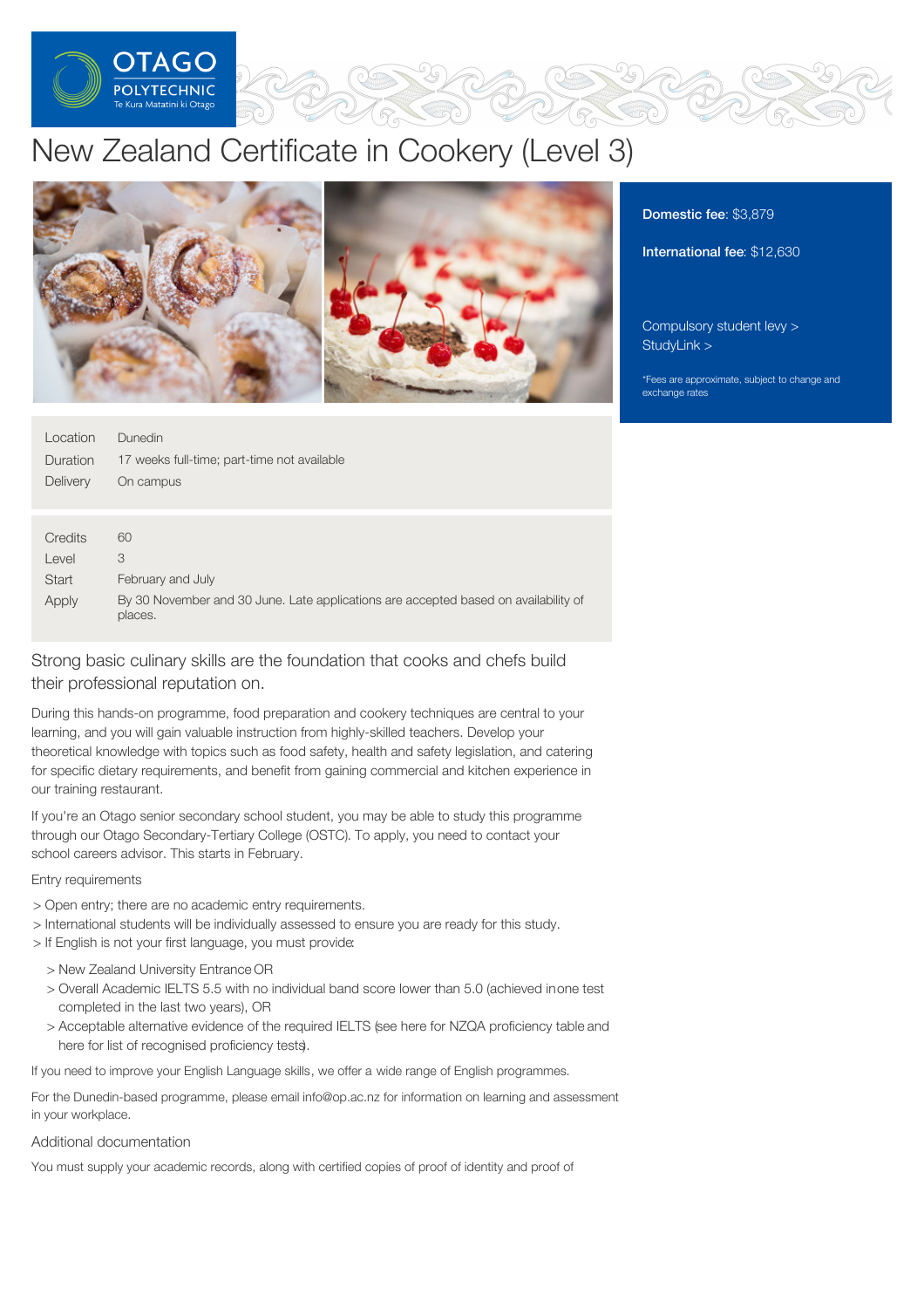residency (where appropriate).

# Selection procedure

If the number of applicants exceeds the available places, a waitlist will be used to ensure preference is given to applicants in order of application.

You will learn

Upon successful completion of this qualification, you will be able to:

- > Apply health and safety, food safety and security practices to ensure own safety and minimize potential hazards for customers.
- > Communicate effectively and behave in a professional manner with colleagues, managers and customers.
- > Follow standard operating procedures to deal with familiar problems in a commercial kitchen.
- > Apply fundamental cookery skills to prepare, cook and present a range of basic dishes employing commodities commonly used in industry.

| Course title                                                                                                        | Level | Credits        |
|---------------------------------------------------------------------------------------------------------------------|-------|----------------|
| Apply health, safety and security practices to<br>service delivery operations                                       | 3     | 5              |
| Apply food safety practices in a food-related<br>establishment                                                      | 3     | 5              |
| Interact with other staff, managers and customers<br>to provide service delivery outcomes                           | 3     | 5              |
| Apply standard operating procedures and the code<br>of conduct to a work role in a service delivery<br>organisation | 3     | 5              |
| Prepare and cook basic stocks, sauces and soups<br>in a commercial kitchen                                          | 3     | 5              |
| Prepare and cook basic vegetable dishes in a<br>commercial kitchen                                                  | 3     | 6              |
| Prepare and cook egg dishes in a commercial<br>kitchen                                                              | 3     | $\overline{4}$ |
| Prepare and cook basic meat dishes in a<br>commercial kitchen                                                       | 3     | 8              |
| Prepare and cook basic fish dishes in a commercial<br>kitchen                                                       | 3     | $\overline{4}$ |
| Prepare and cook rice and farinaceous dishes in a<br>commercial kitchen                                             | 3     | 6              |
| Prepare and cook basic pasta dishes in a<br>commercial kitchen                                                      | 3     | 3              |
| Prepare and cook basic pastry dishes in a<br>commercial kitchen                                                     | 3     | 4              |

#### Your workload

This programme is hands-on and involves a lot of practical work to intensively develop your kitchen skills in a commercial facility.

## Further study options

Upon completion of this Certificate, further your learning and skills with our New Zealand Certificate in Cookery (Level 4).